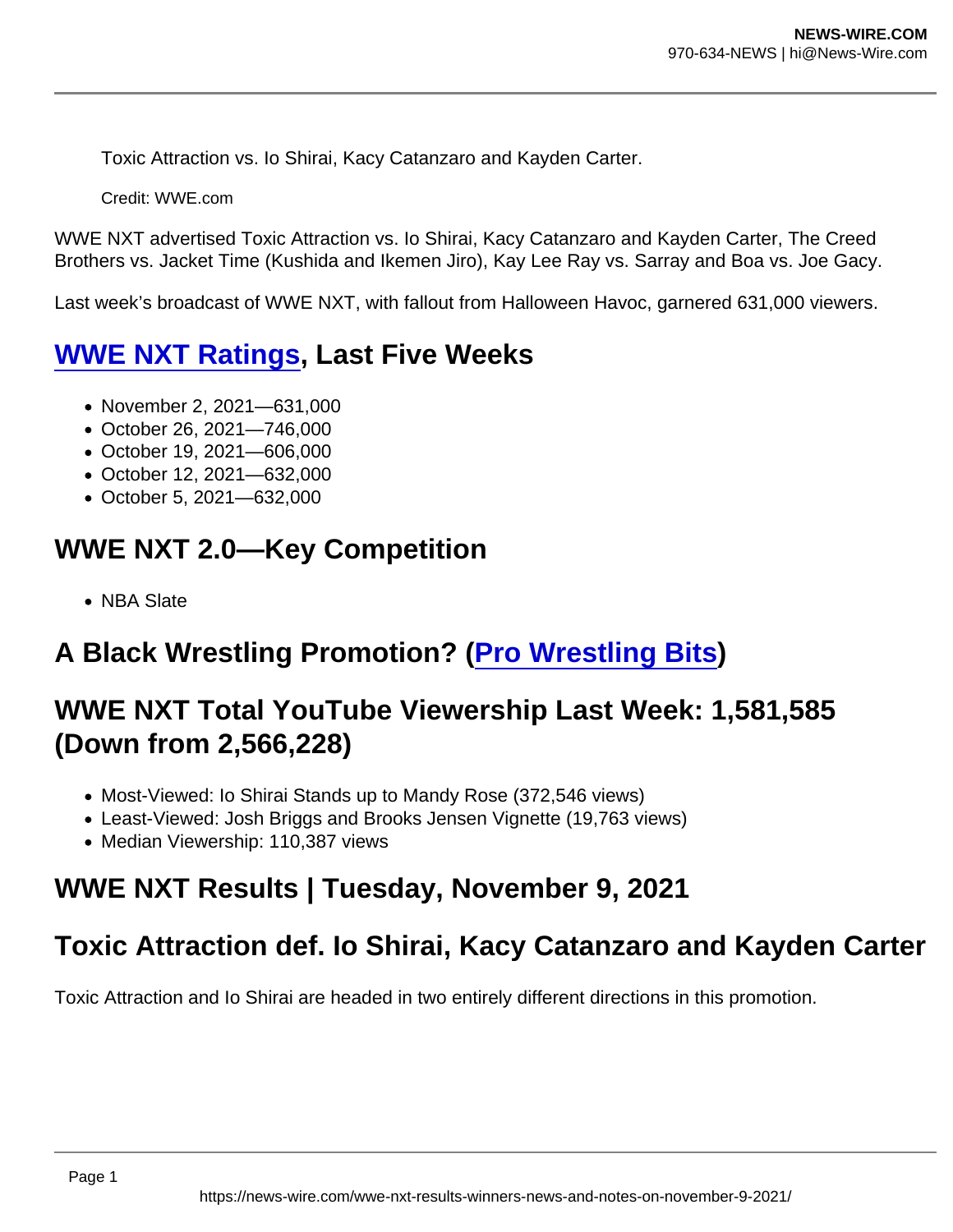A staredown between Kay Lee Ray and Mandy Rose kicked off the next feud for the NXT Women's Championship.

# **Kay Lee Ray def. Sarray**

Kay Lee Ray is shaping up to be the next contender for Mandy Rose's NXT Women's Championship, and unfortunately that does not bode well for Sarray, who didn't even get an entrance.

This was one of the better women's matches of the NXT 2.0 era, but NXT needs to do abetter job giving people a reason to cheer for Kay Lee Ray over Rose.

# **Joe Gacy def. Boa via DQ**

Both Joe Gacy and Boa feel like characters with a lot potential but NXT has yet to put it all together with either of them.

Joe Gacy won this match when Boa refused to stop strangling him while the lights were flickering.

# **The Creed Brothers def. Jacket Time**

Ikemen Jiro saying him and Kushida are "both Japanese" and therefore must be in a tag team together has all the ingredients of the old-school WWE booking that is all over this show.

Julius Creed had the audacity to remove Ikemen Jiro's jacket, which should have resulted in a disqualification.

Jacket Time will make a fun tag team, and while I was surprised that they lost in their debut, it was good to see the promising Creed Brothers get back in the win column.

### **Raquel Gonzalez Calls Out Dakota Kai**

That motorcycle was a perfect fit for a pissed-off Raquel Gonzalez.

This basically turned into a brief argument over who was going to get to beat up Dakota Kai first, Raquel Gonzalez or Cora Jade?

# **Cameron Grimes def. Ru Feng**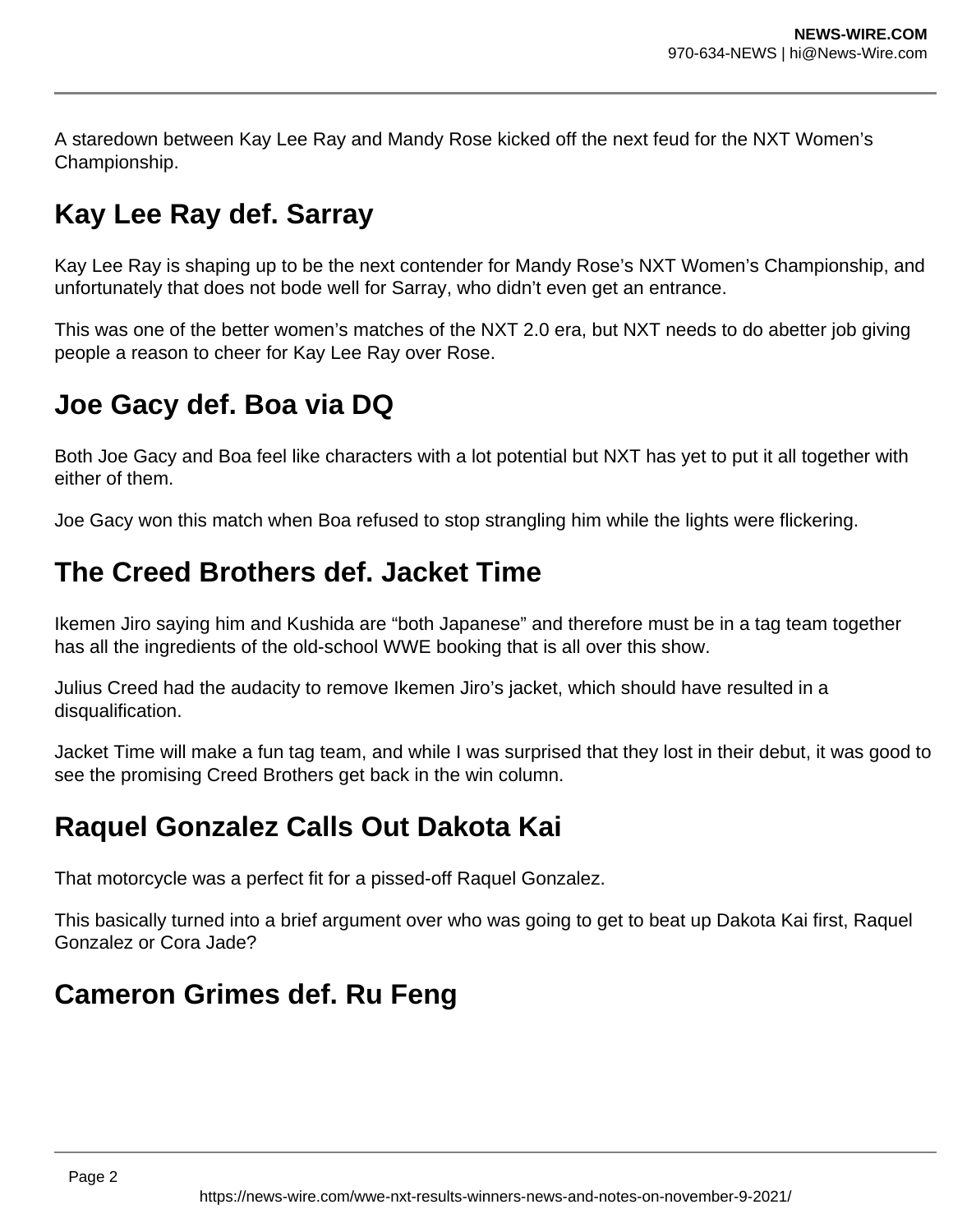It looks like NXT forgot about that makeover it was teasing for Cameron Grimes, but this is one of the rare instances that it's a good thing WWE just dropped one of its storylines.

Duke Hudson really leaned into the "what" chants while delivering his promo.

After losing to Cameron Grimes in his first televised poker game, the quicker Duke Hudson moves on from this poker gimmick, the better.

Hudson challenged Grimes to a poker showdown, which is almost guaranteed to end up with Grimes going through a poker table.

# **Solo Sikoa def. LA Knight and Grayson Waller—Triple Threat Match**

Solo Sikoa was the shortest member of this match, but booked the strongest.

Solo Sikoa connected with a double power bomb from the top rope, and Grayson Waller landed directly on his tailbone.

Grayson Waller and LA Knight feel destined to become a tag team.

#### **Elektra Lopez def. Erica Yan**

Conspicuous by his absence is Santos Escobar.

Elektra Lopez's fascination with Xyon Quin resulted in Lopez asking Quin to join Legado del Fantasma. Right on cue, Legado del Fantasma jumped him (unsuccessfully).

Beth Phoenix is all about this storyline, calling out the sexual tension between Lopez and Quin.

NXT announced WarGames for Sunday, December 5.

### **Pete Dunne def. Carmelo Hayes**

Right away, Wade Barrett did a great job putting over the NXT North American Championship as the A-Championship.

Fans started chanting "whoop that trick!" to antagonize Trick Williams.